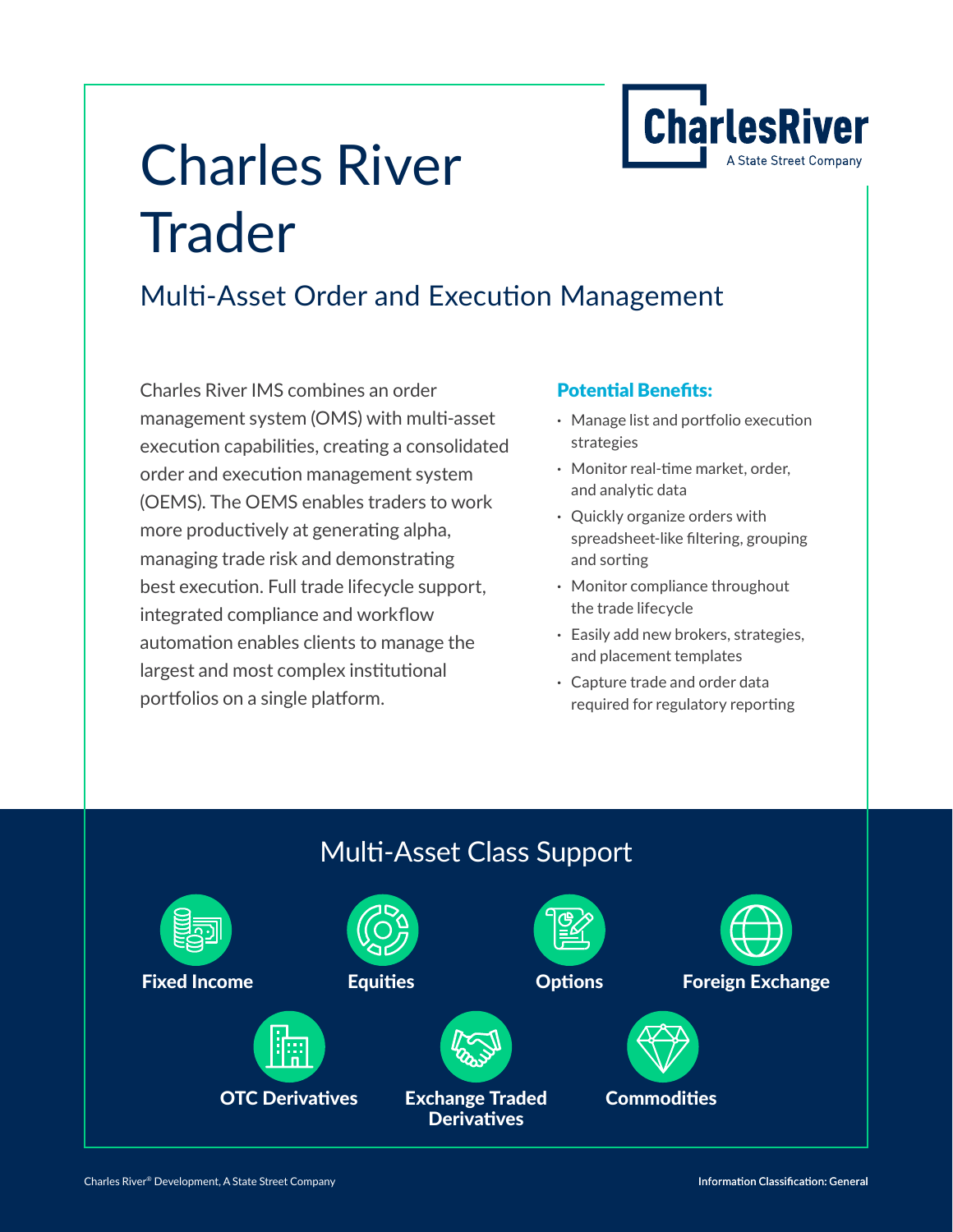### Charles River Trading Ecosystem

Charles River's order and execution management ecosystem significantly extends native OEMS functionality, enabling firms to seamlessly access their preferred liquidity venues, transaction cost analysis (TCA) and application providers directly from Charles River IMS. Clients can also source internally produced algos, data and analytics to help meet the unique demands of their investment process and asset mix.



## Full Trade Life Cycle Support

Charles River IMS provides a real-time dashboard for managing daily trading operations, workflows and execution. Dynamic trade blotter columns visually show real-time data changes — execution status, order status and gain/loss — via color and magnitude displays. Within the blotter, traders can import orders from spreadsheets or files.

Tight integration with Charles River Compliance allows traders to monitor compliance across the entire trade lifecycle. Users can reduce errors and risk by identifying potential issues before a trade is executed. Advanced FIX auto-routing evaluates order characteristics, real-time market data, and pre-trade TCA calculations, enabling intelligent order routing to preferred venues and brokers.

### OEMS Capabilities:

- **·** Direct Brokerage
- **·** Trade Routing
- **·** Auto FX
- **·** Commission Rules
- **·** Fee Defaults
- **·** Reporting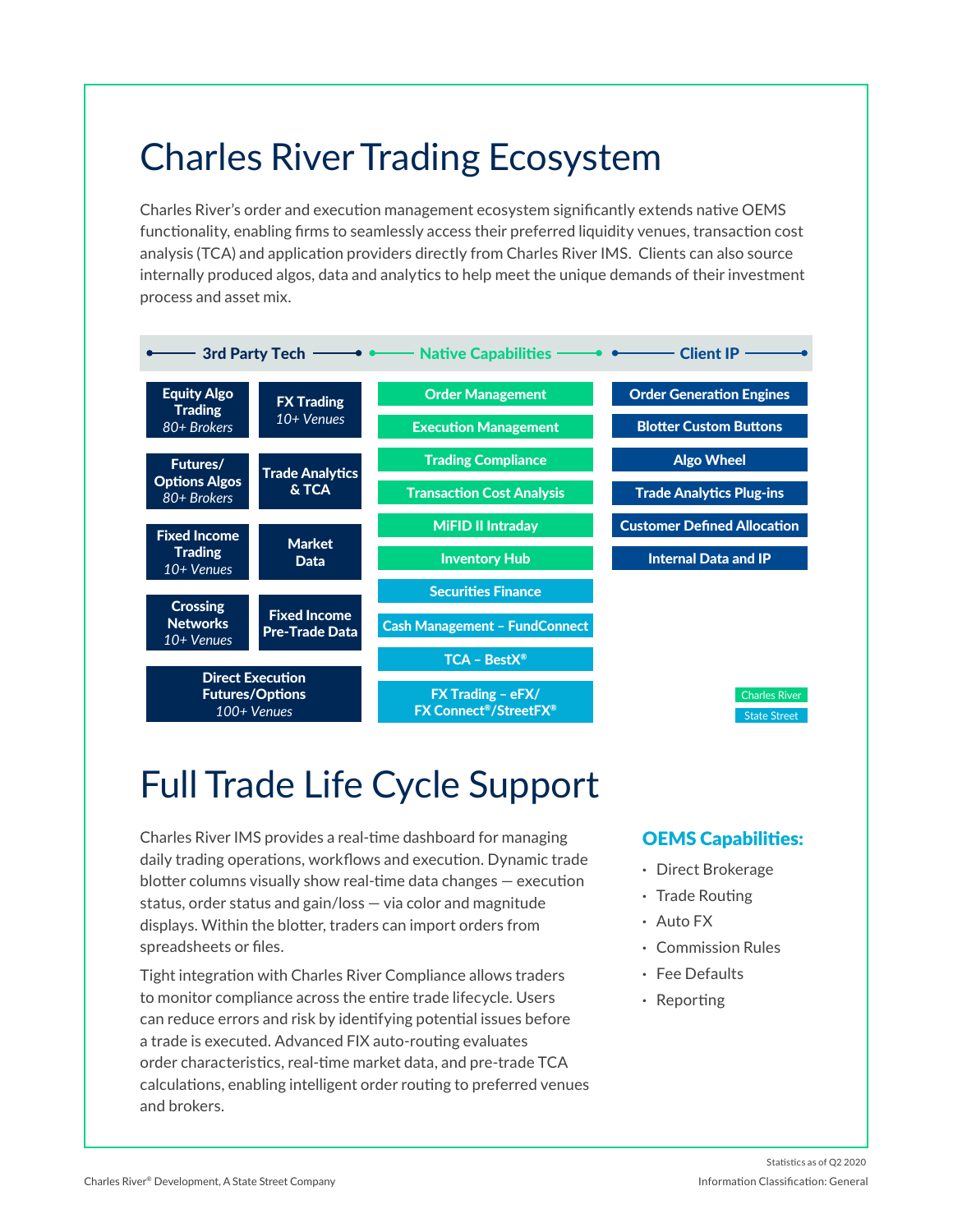### Enhanced User Experience

Charles River IMS supports multi-monitor set-ups for custom desktop layouts and blotter profiles, based on individual needs and preferences. This allows a variety of custom views to be configured, such as single stock vs. portfolio trade, domestic vs. international, and groupings by asset type, with integrated and linked market data.

Traders can easily create and manage programs, and drag and drop to move orders between programs. Orders can be easily split, canceled, replaced, or cloned directly in the blotter. Third-party and internally developed applications can be easily integrated in the OEMS using Extensible Markup Language (XML), application programming interfaces (APIs), or Web services.

### Global Connectivity

The Charles River Network enables fast and reliable direct access between buy-side clients and sellside brokers. It supports global electronic trading via FIX, provides access to over 600 global liquidity venues and enables broker neutral, low-latency connectivity to all major trading destinations worldwide.

Traders can quickly send orders directly from the blotter to multi-broker trading venues, crossing networks, broker algorithms, program desks, alternative trading systems, dark pools, and smart routers. Connections are certified, tested and monitored by dedicated Charles River Network operations teams.

Charles River offers clients complete FIX software administration, connectivity management and support for each sell-side broker and trading destination. These services help eliminate the need for client FIX network administration and increase network reliability through continuous monitoring and ongoing testing and certification.

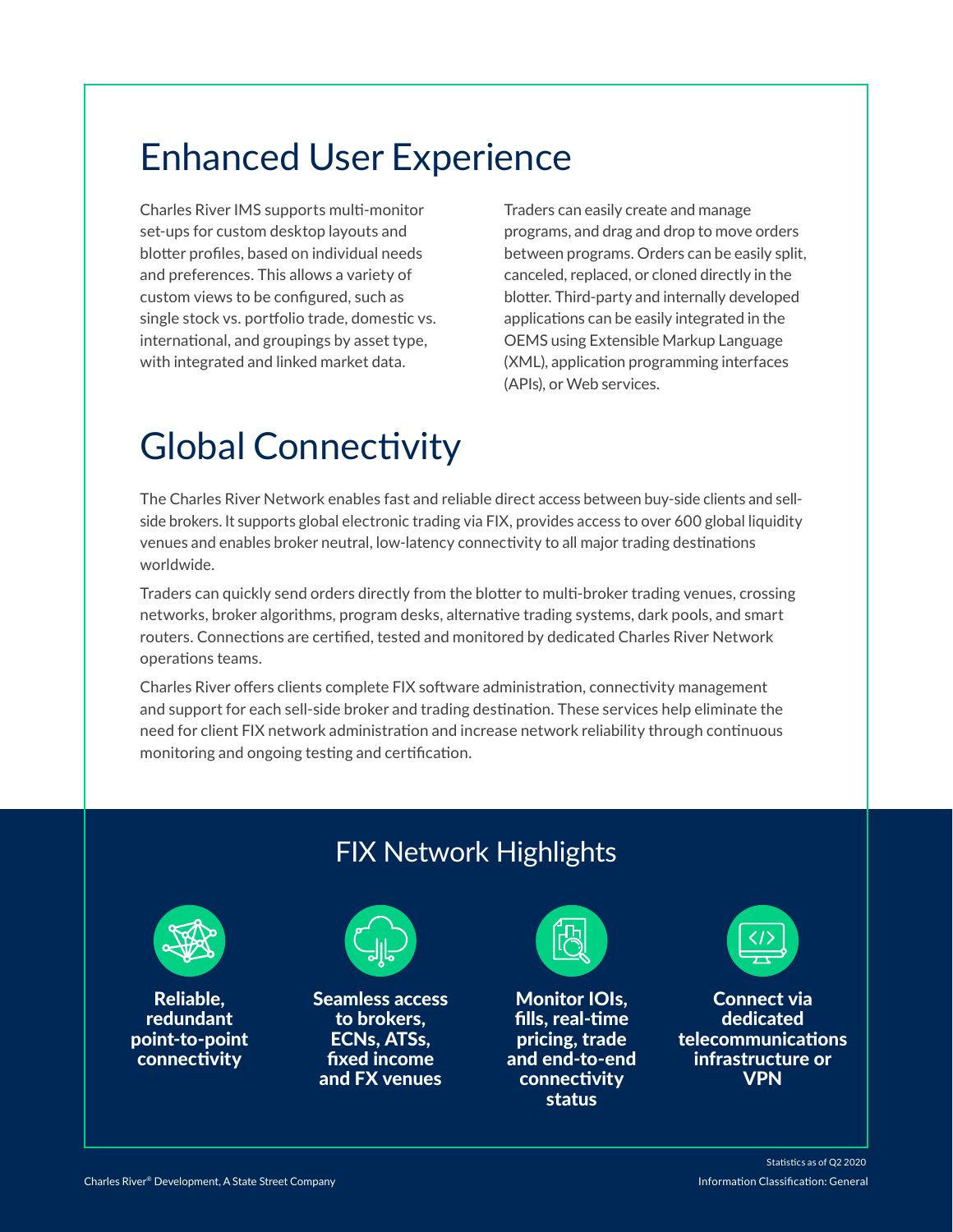### One Platform for all Asset Classes



### **EQUITIES**

- **·** Manage orders based on country, level of liquidity and estimated cost impact
- **·** View and evaluate orders before placement
- **·** Execute/manage complex orders while automatically routing simpler orders
- **·** Monitor intra-day implementation shortfall in real-time via gain/loss indicators and program slippage screens



### **FIXED INCOME**

- **·** Access streaming time and sales data from TRACE and MSRB, and inventory, quotes, and streaming executable prices
- **·** Make more informed order routing decisions based on broad and deep execution analysis metrics
- **·** Seamless connectivity to all major venues and dealers, and aggregates quote and inventory data on a centralized platform



### **FX**

- **·** Leverage currency pair-based internal crossing/netting
- **·** Access pre-configured trading calendar
- **·** Integrates with leading global FX execution venues including FXall, FX Connect® and 360T
- **·** Cross-border trading with Auto FX facility
- **·** Easily manage FX forward rolls
- **·** Utilize FX algos for automated execution



### **DERIVATIVES**

- **·** Integrates with MarkitSERV, DTCC and Bloomberg VCON
- **·** Drag-and-drop order submission to Tradeweb and Bloomberg SEFs
- **·** Leverage embedded swap valuation and analytics

# Execution Management Capabilities

- **·** Algorithmic Trading
- **·** Real-Time Data
- **·** Integrated Watch **Lists**
- **·** Interactive Level I, Level II Display
- **·** Price Snapping
- **·** Integrated News
- **·** Integrated Pre- and
- **·** Post-Trade TCA
- **·** Program Trading
- **·** Real-Time Implementation **Shortfall**
- **·** Trade Analytics
- **·** Direct Market Access (DMA)
- **·** Automated Order Routing
- **·** Short Locate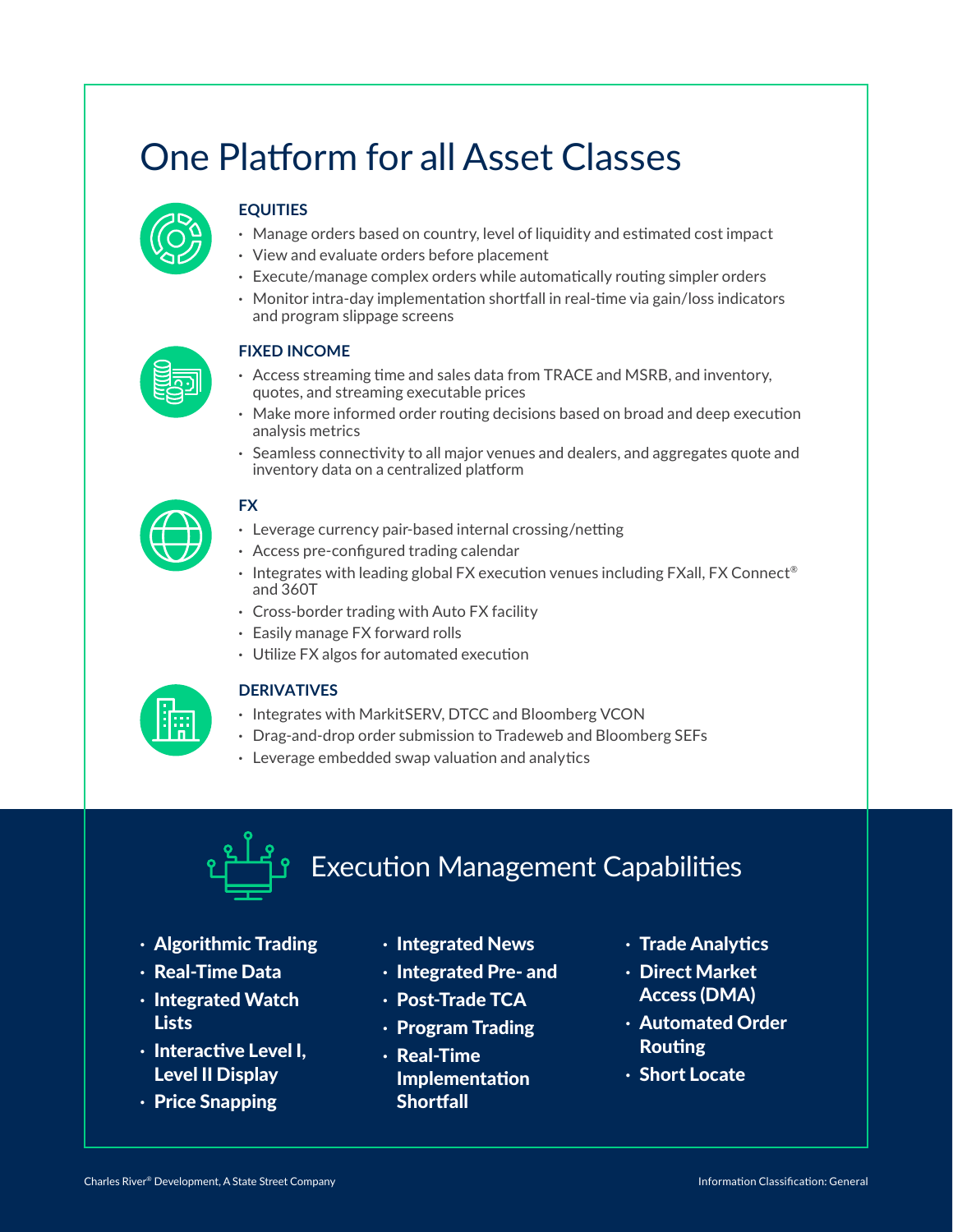### Cross-Asset Capabilities



#### **REAL-TIME MARKET DATA**

- **·** Seamless interfaces with all major data providers
- **·** Capture/snap real-time prices across order lifecycle
- **·** Create or import watch lists for any set of securities
- **·** Monitor interactive Level I and Level II (depth of market) data directly within the blotter
- **·** View time and sales data for recent volume by venue and price level
- **·** Create custom charts; access charts via navigations to third-party terminals or embedded components
- **·** Receive news for securities/portfolios to identify market events/trends



#### **PRE- AND POST-TRADE TRANSACTION COST ANALYSIS (TCA)**

- **·** Access data and value-added tools from over a dozen 3rd-party pre- and posttrade TCA providers
- **·** Retrieve pre-trade TCA data for analysis and routing directly in the blotter
- **·** Access third-party applications and web pages for context-sensitive drilldown and analysis
- **·** Leverage web-based TCA screens for current orders
- **·** Assess potential trade risk & impact in real-time



#### **AUTOMATED ORDER ROUTING**

- **·** Evaluate order characteristics, market conditions and/or pre-trade TCA information to help automate workflows
- **·** Leverage a multi-broker DMA console to route/modify orders and view positions within the order book via a single click
- **·** Manually work the order or directly route it to the market via a specific broker venue and/or broker algorithm
- **·** Help ensure consistent order routing and automatically route low-alpha opportunities via FIX-based electronic trading



#### **DIRECT MARKET ACCESS (DMA)**

- **·** Route orders directly to the market via DMA brokers
- **·** View real-time time and sales data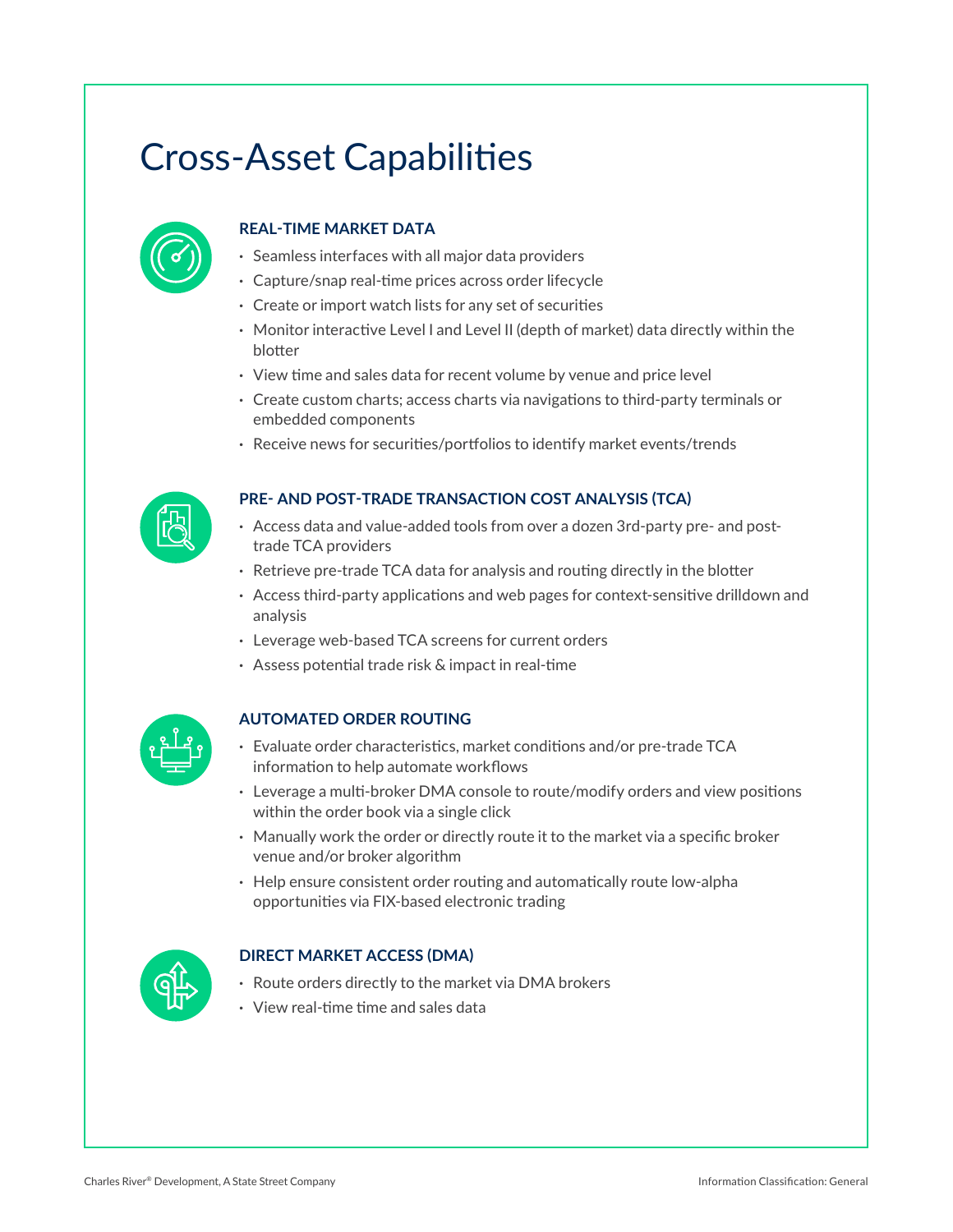### Cross-Asset Capabilities



### **ALGORITHMIC TRADING**

**·** Charles River Broker Packs allow users to access new liquidity destinations or deploy customized sell-side algorithms. A Broker Pack can be imported in one step — without any system upgrades or software changes — for quick trading using the latest strategies.



#### **BROKER WHEEL**

**·** The broker (or algo) wheel, is an automated selection process used in trade execution workflows. Each "spoke" of the wheel represents an execution destination. When an order is routed to the wheel, the system determines the ultimate destination, thereby eliminating trader bias towards specific brokers.



#### **INTEGRATED POST-TRADE MATCHING AND SETTLEMENT**

- **·** Provides consistent view of the trade, from execution to settlement
- **·** Allows fully automated post-trade processing with ability to route exceptions for review
- **·** Helps ensure central or local matching via rules-based functionality



#### **EXTENSIVE CONFIGURABILITY**

- **·** Configure preferred execution paths, automated smart routing logic and criteria
- **·** Enable IOIs, dark pools and integration with block trading and crossing systems
	- **·** Integrate user-defined business logic directly into the blotter and final allocation process
	- **·** Automatically track directed brokerage, commissions and fees



#### **STREAMLINED EXECUTION**

- **·** Access markets quickly and help eliminate keystrokes with drag-and-drop shortcuts and bump buttons
- **·** Enable one-click execution via configurable broker bar
- **·** Leverage auto-routing rules



#### **PROGRAM TRADING**

- **·** Create, trade, monitor and update programs directly in the blotter
- **·** Customize program reporting and monitoring of execution progress for quick adjustments
- **·** Act on an entire program as easily as a single order
- **·** Perform one-click execution via placement templates